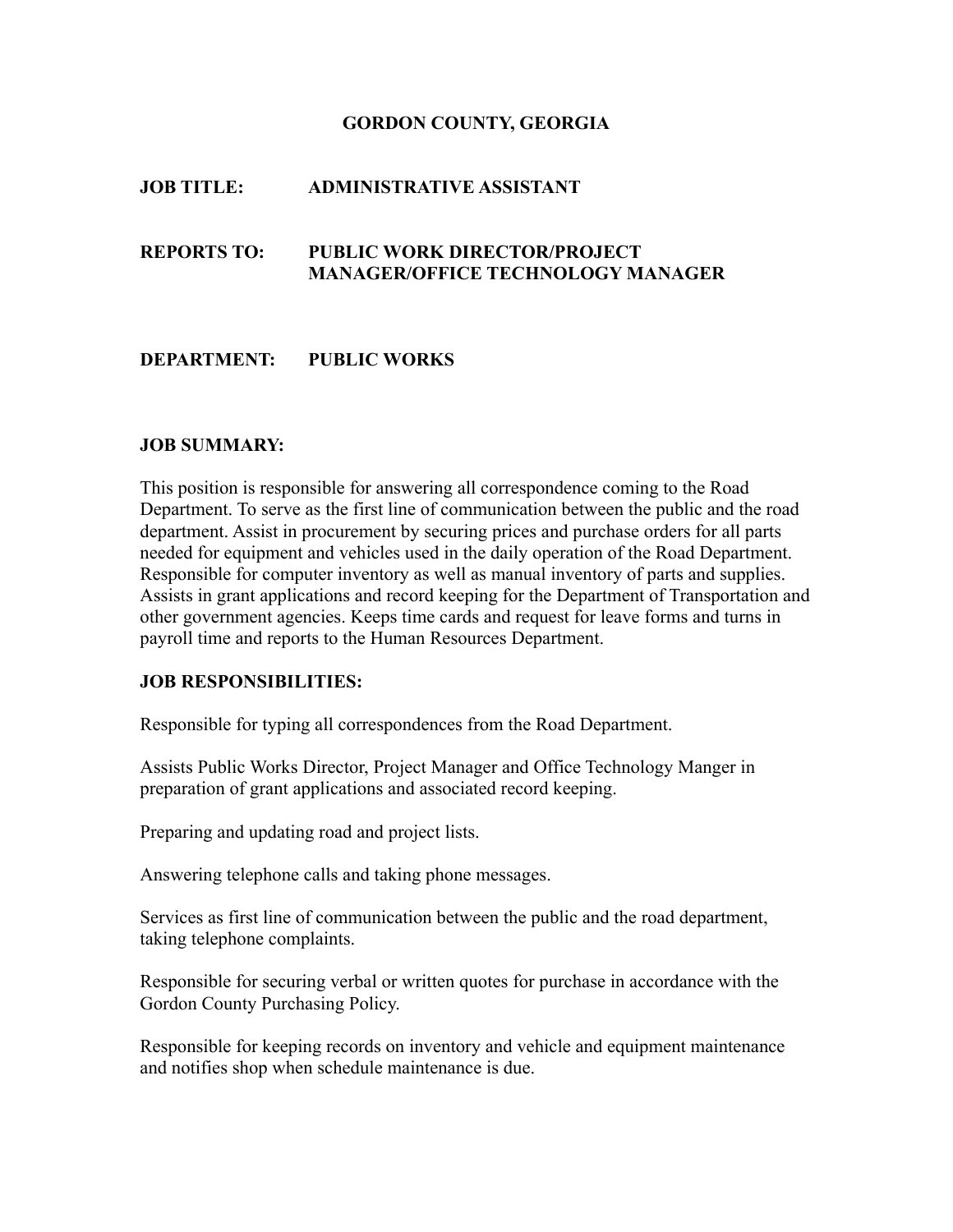Responsible for exercising good judgment in purchasing parts and small equipment.

Calculation of time cards and turning time sheets in to Human Resources Department.

Sale of chert and fill dirt and associated record keeping.

Receives accident reports from supervisors on workers' compensation injuries and contact Human Resources with information.

Responsible for writing receipts for pipe and installation fees, and calculation of sales tax and associated record keeping.

Responsible for balancing cash receipts and turning in to Finance Department on a monthly basis.

### **KNOWLEDGE, SKILLS AND ABILITIES:**

Ability to work effectively as a team member to provide excellence in customer service to the citizens of Gordon County.

Ability to read and comprehend instructional manuals.

Ability to perform at a minimum, math functions on a high school level and know basis bookkeeping and accounting procedures.

Knowledge of willingness to become knowledgeable in ordinances related to the nature of the work.

Ability to operate basic office equipment and accurately type a minimum of 40 to 45 wpm.

Good communication skills, both verbal and written.

Keyboard and computer literate and knowledge of basic word processing and spreadsheet software.

Ability to development and maintain good working relationship with administrative departments within the county. Including but not limited to, County Administrator's Office, Finance and Accounting Department, Human Resources and Purchasing.

### **MIMIMUN EDUCATION REQUIREMENTS:**

High School Diploma or Equivalency.

Minimum of three years of experience working in a clerical setting.